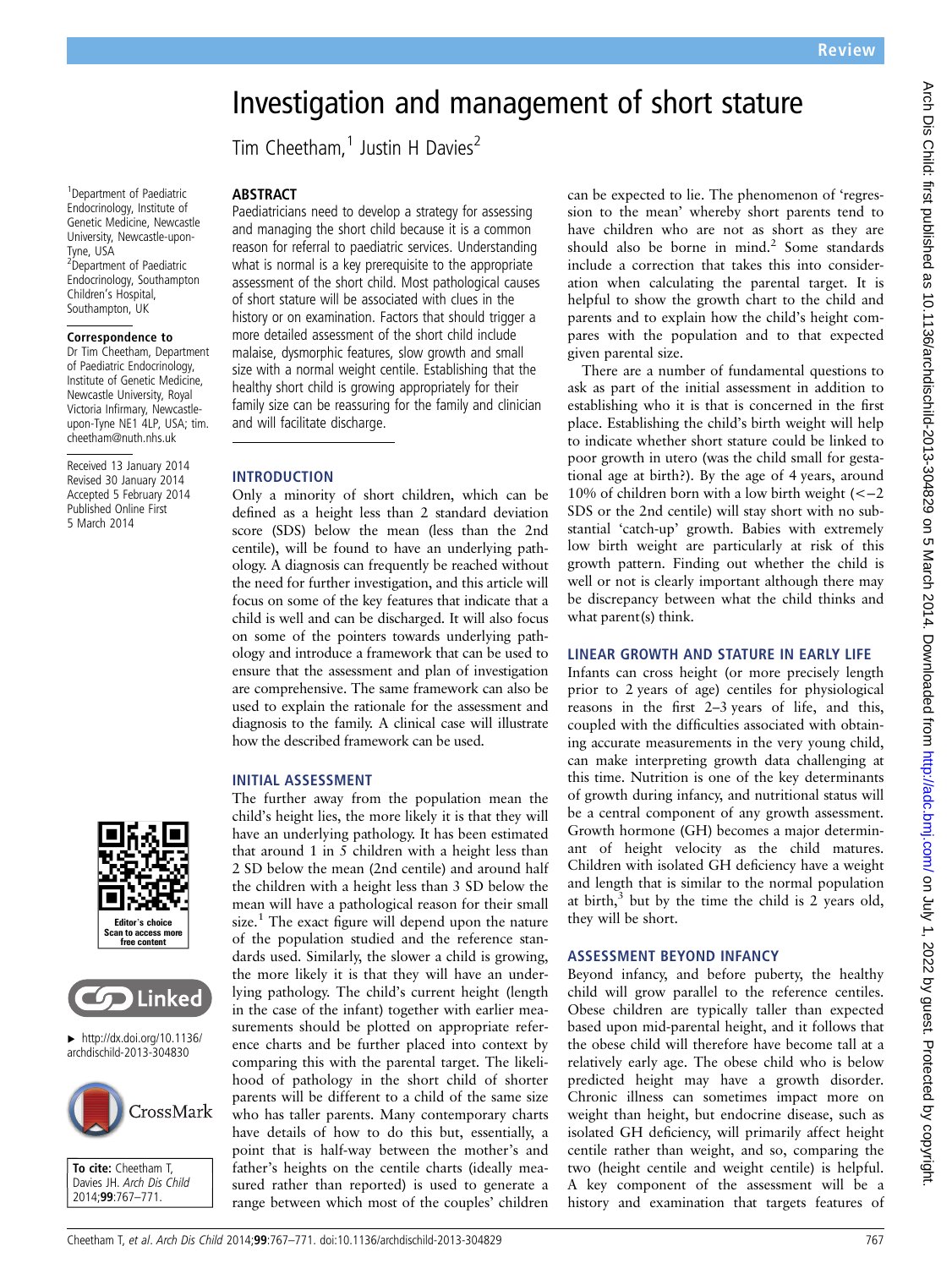chronic illness and dysmorphic syndromes. A particularly difficult component of the assessment is to gauge whether flaws in the nurturing process could be affecting growth and nutrition. An abusive environment (physical, emotional or neglect) is a well-recognised cause of poor growth and short stature although there may be little in the way of clues in the outpatient department. Extreme behaviour with features, such as soiling and food hoarding have been described,<sup>4</sup> but the more subtle end of the spectrum is challenging to diagnose.

#### PUBERTY

Puberty and the associated increase in sex steroid production can make life more difficult for the paediatrician because it introduces another variable that requires consideration and assessment. Relatively early or late puberty may be associated with centile crossing on height charts, and so height velocity cannot be used as an index of health or disease in the same way as it can be in the prepubertal child. The growth spurt is an early feature of puberty in girls but is a relatively late feature in boys where there is progressive gonadotrophin production and associated testicular enlargement for some time without an increase in growth rate. The rise in height velocity at puberty is linked to rising oestrogen levels in both sexes and reflects an increase in pulsatile GH release together with a direct effect of sex steroid on the epiphysis. Delayed progress into puberty will be associated with delayed growth acceleration, and for a time the individual progressing into puberty late may therefore be considerably shorter than his or her peers. Assessing the short child requires an understanding of the Tanner pubertal staging system, and it is difficult to reach a diagnosis in the short teenager without knowing an individual's pubertal status. The combination of relatively late progress into puberty and short parents can result in a healthy child appearing very short for a while when compared with peers or when plotted on charts. The timing of puberty has a major inherited, genetic component, and establishing when the parents progressed into puberty (when was your menarche? were you a lot shorter than your peers for a time?) is important. Boys will typically grow around 20–30 cm following the onset of puberty, while girls will grow between 15 and 25 cm.

#### SHORT STATURE—PARTICULAR CONSIDERATIONS Dysmorphic syndromes

Most paediatricians become skilled at identifying dysmorphic features, but it is worth becoming well frequented with the features of the commoner conditions, such as Turner syndrome, Noonan's syndrome and Silver–Russell syndrome. Prader–Willi syndrome is associated with hypotonia and poor feeding in infancy in stark contrast to the hyperphagia in later childhood. Disorders associated with short stature and for which there may be clinical clues include abnormalities of the gene SHOX (stature homeobox gene on the X chromosome) which result in a condition called dyschondrosteosis. This condition is of interest because it is inherited in an autosomal-dominant fashion and can easily be confused with familial short stature.<sup>5</sup> SHOX is situated in the pseudoautosomal region of the sex chromosomes and it is haploinsufficiency of this gene that also results in the short stature of Turner syndrome. In Turner syndrome SHOX haploinsufficiency will occur in association with loss of part or all of an X chromosome. The key clinical features reflect the fact that SHOX is important in normal skeletal development, and include Madelung's deformity of the forearm (also seen in Turner syndrome) which may become more noticeable as the individual matures. Many skeletal disorders are inherited in an

autosomal-dominant manner, and measuring the skeletal proportions of the child and potentially the parents as well is important. Charts that document sitting height and sub-ischial leg length are a useful resource in any general paediatric and growth clinic. Sitting height is measured with a specific stadiometer and then subtracted from height to generate sub-ischial leg length. A pronounced discrepancy between the two SD scores raises the possibility of an underlying skeletal dysplasia. Pseudohypoparathyroidism (PHP) is associated with small stature in adolescence and in adult life, but the clinical phenotype in early childhood may provide little in the way of obvious clues, because these children may be relatively tall at this stage of life, and because the phenotype is extremely varied.<sup>6</sup> Children with PHP are more likely to be overweight, and measuring calcium and PTH concentrations may be important if a pathological cause of short stature is suspected.

#### Endocrine causes of short stature

Autoimmune thyroid disease that destroys the thyroid gland (atrophic thyroid disease) will result in a characteristic phenotype, slow growth and short stature (figure 1). GH deficiency is rare, and in classical form has a characteristic phenotype with mid-facial crowding, and a significant amount of overlying subcutaneous fat. The child with a well-defined abdominal musculature is unlikely to have GH deficiency. Cushing's syndrome will occasionally be due to an adrenocorticotrophic hormone-



Figure 1 Twins, one of whom has atrophic thyroid disease (autoimmune thyroid gland destruction) which has resulted in slow growth and short stature. Reproduced from Minerva, BMJ 1998;317:1668.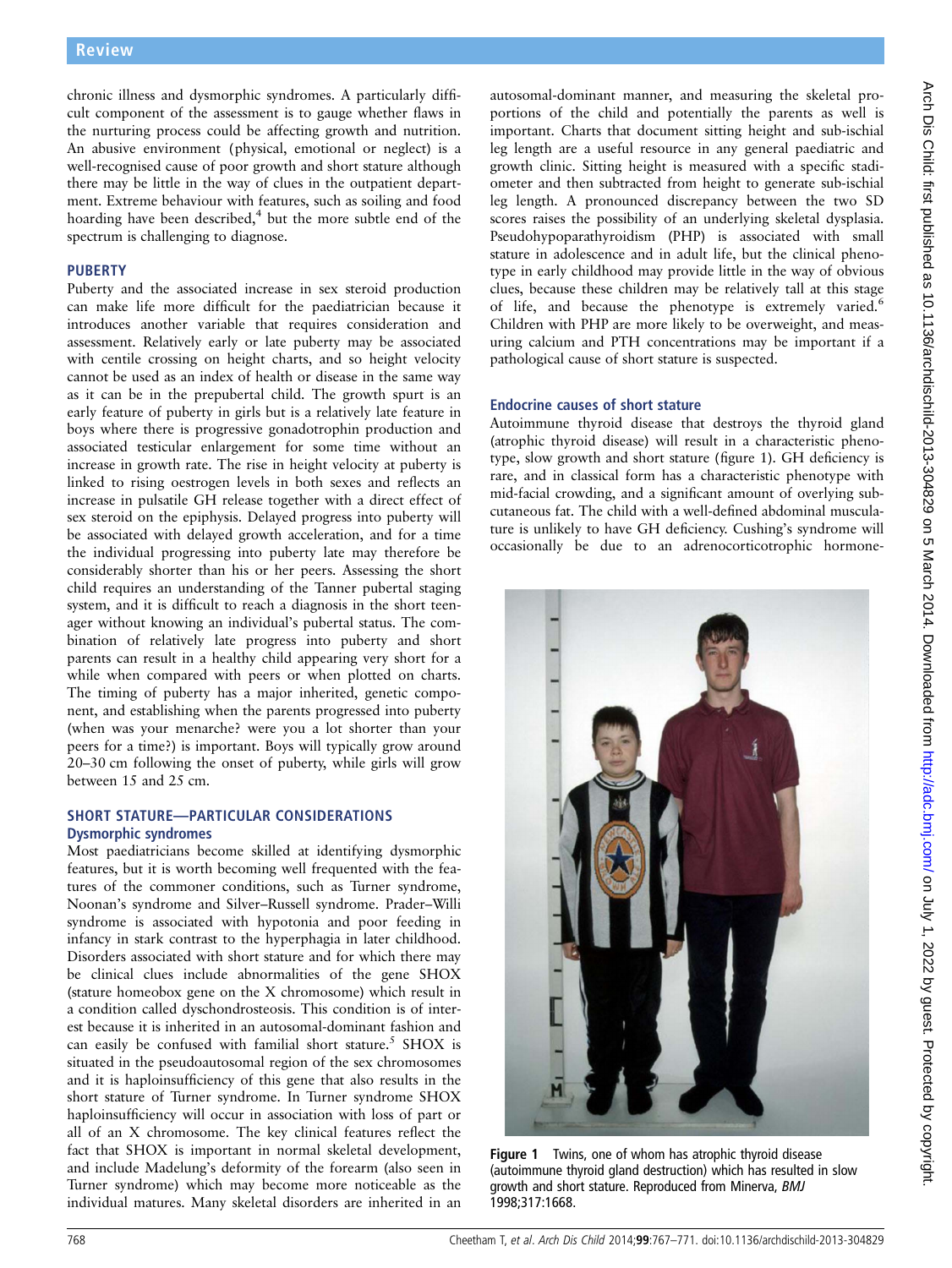producing adenoma (Cushing's disease), but signs of glucocorticoid toxicity in childhood and adolescence, including slow growth and short stature, are more likely to arise in association with exogenous steroid (oral, inhaled, topical).

#### Recent developments—abnormalities of the GH-IGF-1 axis

A more detailed understanding of the various components of the GH–insulin-like growth factor 1 (GH-IGF-I) axis has resulted in an appreciation that defects of the axis between hypothalamus and growth plate can result in short stature of varying severity. A normal birth weight is typical in disorders seen in the upper part of the GH-IGF-1 axis (eg, mutations in GH-1 gene), whereas, a history of low birth weight suggests a problem in the lower half of the axis (eg, mutations in IGF-1, IGF-1R genes). Isolated GH deficiency that is due to defects in the growth hormone releasing hormone (GHRH) receptor or GH1 gene are extreme examples of what is a continuum of underlying genetic and associated biochemical and phenotypic defects. The GH-IGF-I axis is detailed in figure 2 and haploinsufficiency of GH receptor (Laron syndrome), IGF-binding proteins, including the acid-labile subunit (ALS) and of the IGF-I receptor with associated short stature are described.<sup>7</sup> The small size may be relatively subtle in the case of heterozygous mutations of growth hormone receptor (GHR), ALS and the IGF-1R with a stature that is not necessarily out-with the population norm. IGF-I gene deletions are extremely rare and typically result in a more profound phenotype with a height that is several SDs below the mean when both genes are abnormal.<sup>8</sup>

#### THE CONSULTATION PROCESS

The 'growth circle' (figure 3) is a framework that can be used to facilitate the assessment of the short child. There is evidence that pictorial representations of information can lead to a greater understanding of the subject and better retention of information for future recall. We move clockwise from physiological to pathological causes of small size with the additional component represented by the uncommon endocrine causes of small size. It can act as an aide-memoir for the clinician and helps to educate families by categorising the reasons why

Figure 2 Some of the key components of the growth hormone (GH)/insulin-like growth factor 1 (IGF-1) axis highlighting a number of sites where gene defects (compound heterozygous/homozygous and in some instances heterozygous) can result in compromised growth and small stature. The text in red highlights the gene which, when mutated, can result in small stature. GHRHr refers to the GH-releasing hormone receptor (mutations of which can result in GH deficiency). Mutations of the GH gene itself can also result in GH deficiency. GHR refers to the GH receptor, ALS refers to the acid-labile subunit (part of the IGF-1 binding complex in serum) and STAT-5 refers to children with abnormalities of signal transducer and activator of transcription type 5b (involved in signalling 'beyond' the GHR). Children with IGF-1 (insulin-like growth factor 1) gene defects and IGF-1R (IGF-1 receptor) gene defects will also grow abnormally and be short as a result.



Figure 3 A summary of the various causes of small stature in childhood and adolescence in pictorial format.

children may be short in a systematic but pictorial manner. Working around the categories within the circle provides a forum for discussion including societal norms and the role of puberty before moving into the more pathological causes. Families involved in these discussions can follow the diagnostic process and see the rationale behind planned investigations. Recognition of the need for a karyotype to be checked, a chronic disease screen, pituitary function tests or referral to, as an example, the genetics team, usually follows naturally from these discussions. Our experience is that families find this kind of involvement in the diagnostic process useful, and our impression based upon follow-up consultations are that the retention of information is good.

#### INVESTIGATIONS Blood

If there are questions about possible underlying chronic illness (eg, inflammatory or malabsorbtive conditions), an endocrine disorder, or indeed if there is simply unexplained small size,

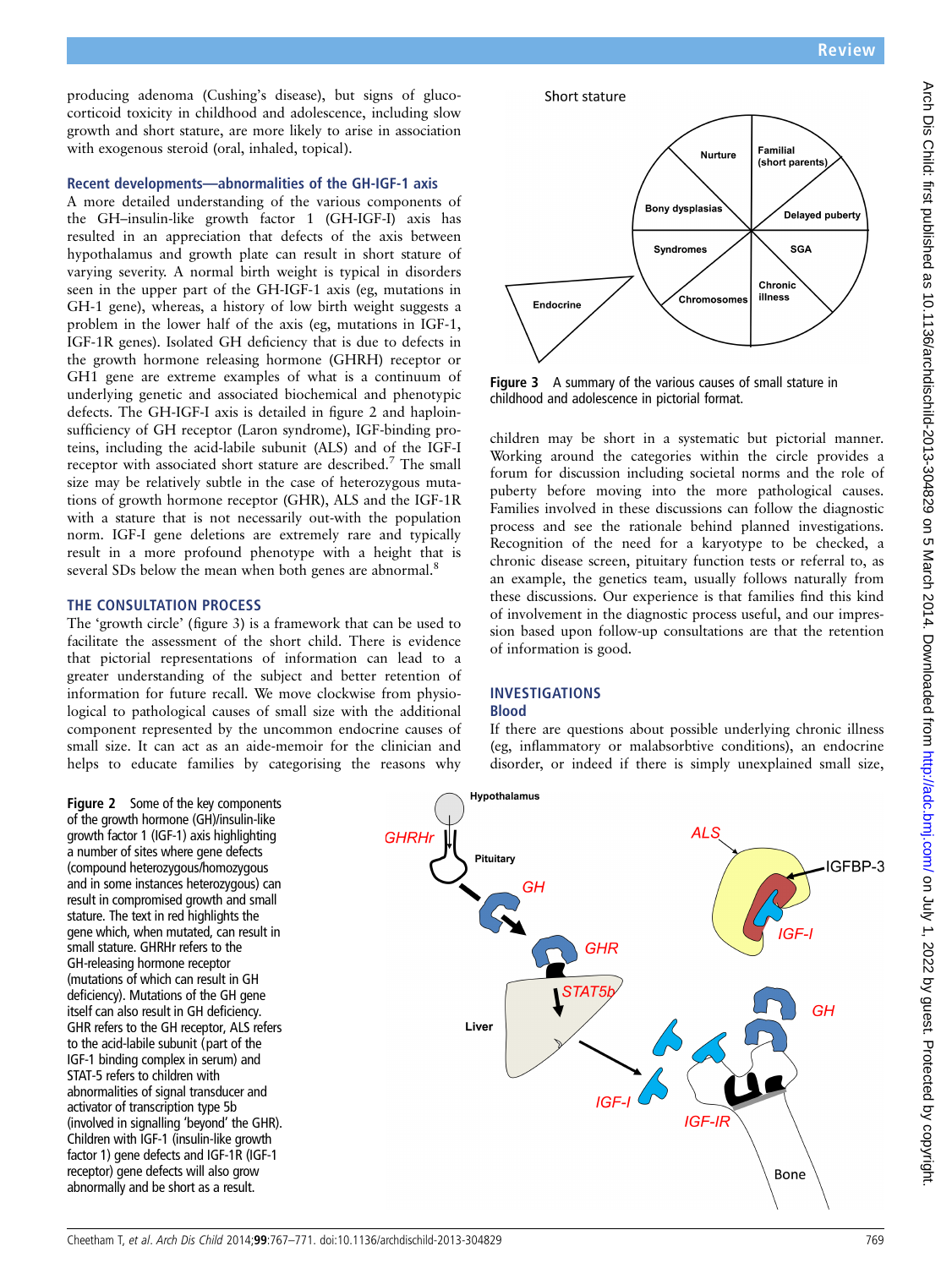## Box 1 Potential investigations in the child with unexplained short stature

- ▸ Full blood count
- ▸ Inflammatory markers (eryrthrocyte sedimentation rate, C-reactive protein)
- ▸ Renal function (creatinine)
- Bicarbonate (abnormal in, for example, renal tubular acidosis)
- ▸ Hepatic function (can be abnormal in, for example, coeliac disease).
- ▸ Coeliac screen
- **Thyroid function**
- ▸ Bone profile
- ▸ PTH (may be abnormal in, for example, pseudohypoparathyroidism)
- ▸ Insulin-like growth factor 1 (IGF-I) (a marker of growth hormone production which requires an age-related reference range).
- ▸ Karyotype

then the investigations in box 1 should be considered. If GH deficiency is suspected, then there are helpful guidelines that can be followed. GH deficiency results in a particular phenotype and growth pattern with low GH and GH-dependent factors on further assessment. Dynamic testing of the GH-IGF-I axis is only one component of the assessment of the child with suspected GHD, $9$  and should not be used in isolation as a means of establishing who should or should not receive GH therapy and especially if there are nutritional concerns (box 2).

## **Radiology**

#### Bone age

Although not a diagnostic investigation, a bone age assessment is useful because it can indicate whether a child is likely to be taller with respect to their peers at final height (in which case it will tend to be delayed) or shorter with respect to their peers (in which case it will be advanced). Most children will, therefore, have either an advanced or delayed bone age. The 'faster' growers who progress into puberty early, and individuals who are tall will tend be in the former category, and the slow growers who progress through puberty late, or individuals who are below average height, will tend to be over-represented in the latter group. Bone age can be used to predict final adult height (with varying degrees of accuracy) but repeated, annual assessments are usually unnecessary unless it is going to provide additional diagnostic information or influence management. An advanced bone age in the short child should make one consider an underlying skeletal dysplasia.

## Box 2 Key features of growth hormone (GH) deficiency

- ▸ History—low glucose in early life
- Slow growth
- Small stature
- ▸ Dysmorphism with mid-facial crowding and central adiposity
- ▶ Low GH dependent factors (insulin-like growth factor 1
- (IGF-I), IGFBP-3)
- ▶ Low GH on provocation testing
- Abnormal imaging—for example, ectopic posterior pituitary bright spot
- ▶ Rapid growth on GH replacement



Figure 4 Cranial MR scan of patient with combined pituitary hormone deficiency. The key abnormalities to highlight are the small pituitary (A), poorly developed stalk (B) and ectopic posterior pituitary bright spot (C).

#### Intracranial imaging

MRI of the hypothalamo-pituitary axis is important in all children with GH deficiency to exclude pathologies such as craniopharyngioma and germinoma.

Children with idiopathic GH deficiency frequently have an abnormal hypothalamo-pituitary axis on MRI with relatively subtle changes that include an ectopic posterior pituitary bright spot (figure 4). This is a very specific finding which is therefore not found in healthy individuals.

## MANAGEMENT

Genetic short stature and individuals who are short because of late progress into puberty make up the vast majority of short stature referrals to paediatricians. It may be feasible to discharge at an early stage or following review in 6–12 months' time, when an accurate measurement of height velocity can be used to confirm that all is well. When the cause of short stature is pathological rather than physiological then treatment will depend on the underlying cause. GH has been recommended as a growth-promoting therapy by National Institute of Health and

## Box 3 Notable causes of prenatal and postnatal small size

- ▸ Congenital infection
- Fetal alcohol syndrome.
- ▸ Distal abnormalities of the growth hormone (GH)/insulin-like growth factor 1 (IGF-1) axis
- ▸ Chromosomal copy number variant
- ▸ Imprinting defect, for example, Silver Russell Syndrome
- ▸ Confined placental mosaicism
- ▸ Skeletal dysplasias—for example, 3M syndrome
- ▸ Subtle syndromic diagnoses, for example, Floating Harbor